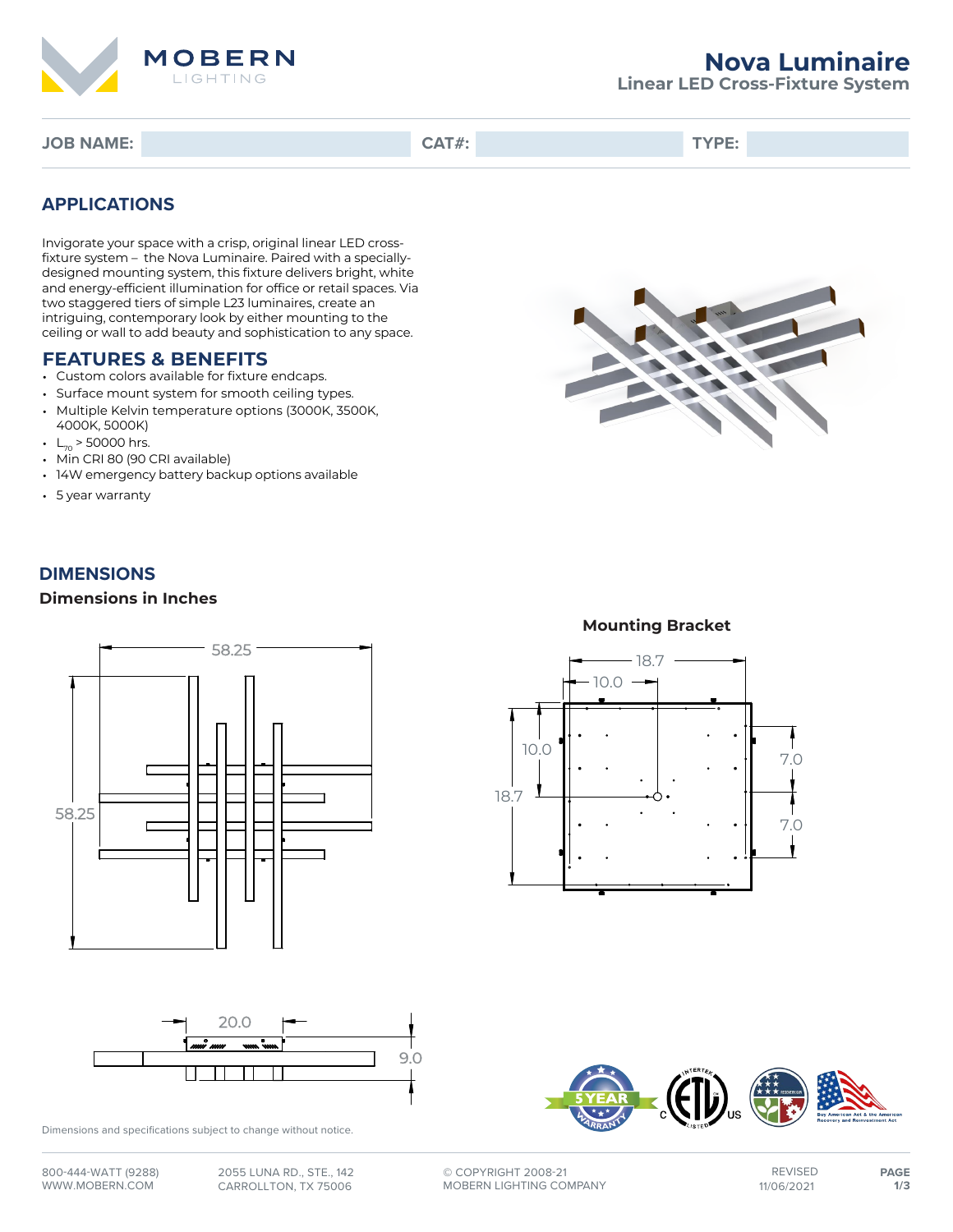

**Linear LED Cross-Fixture System**

**JOB NAME: CAT#: TYPE:**

#### **ORDERING**

EXAMPLE: L23CH S 58X58 LED 160 DMV WH FR 30 BK EM14

| <b>L23CH</b> |                       |         |        | LED        |                   |                                                                       |  |                  |                                              |                        |                          |
|--------------|-----------------------|---------|--------|------------|-------------------|-----------------------------------------------------------------------|--|------------------|----------------------------------------------|------------------------|--------------------------|
|              | 1. SERIES 2. MOUNTING | 3. SIZE |        | 4. GEAR    | 5. WATTAGE/LUMENS |                                                                       |  | <b>6. DRIVER</b> |                                              | 7. FINISH <sup>1</sup> |                          |
| <b>L23CH</b> | Surface               | 58X58   | 58x58" | <b>LED</b> | 148<br>266        | 58 in. x 58 in.<br>148 Watts 17,020 Lumens<br>266 Watts 30,590 Lumens |  | <b>DMV</b>       | 120-277V<br>Multivolt<br>$0-10V$<br>Dimmable | ВK<br>SI<br>WH         | Black<br>Silver<br>White |

| 8. LENS                               | <b>9. CRI</b> |                | <b>10. COLOR TEMP</b>   |          | $11.$ FLAIR <sup>2</sup>      |     | 12. EM (O) <sup>5</sup>     |               |  |
|---------------------------------------|---------------|----------------|-------------------------|----------|-------------------------------|-----|-----------------------------|---------------|--|
| <b>FR</b> Frosted                     | Blank 80      |                | 30                      | 3000K    | <b>RD</b>                     | Red | <b>EM14</b>                 | 14W Emergency |  |
| Acrylic<br>Lens (85%<br>transmission) | 9<br>90       | 35<br>40<br>50 | 3500K<br>4000K<br>5000K | BL<br>вĸ | Blue<br>Matte<br><b>Black</b> |     | battery backup <sup>3</sup> |               |  |

#### **Notes:**

**<sup>1</sup>**Consult for custom finish options **<sup>2</sup>**Consult for custom flair options

**<sup>3</sup>**EM is remote only

**<sup>4</sup>**Values shown are total per system, wattage and lumen totals based on values from individual fixtures. Minimum fixture wattage of 160W, maximum fixture wattage of 288W **5** (O) is optional

Dimensions and specifications subject to change without notice.